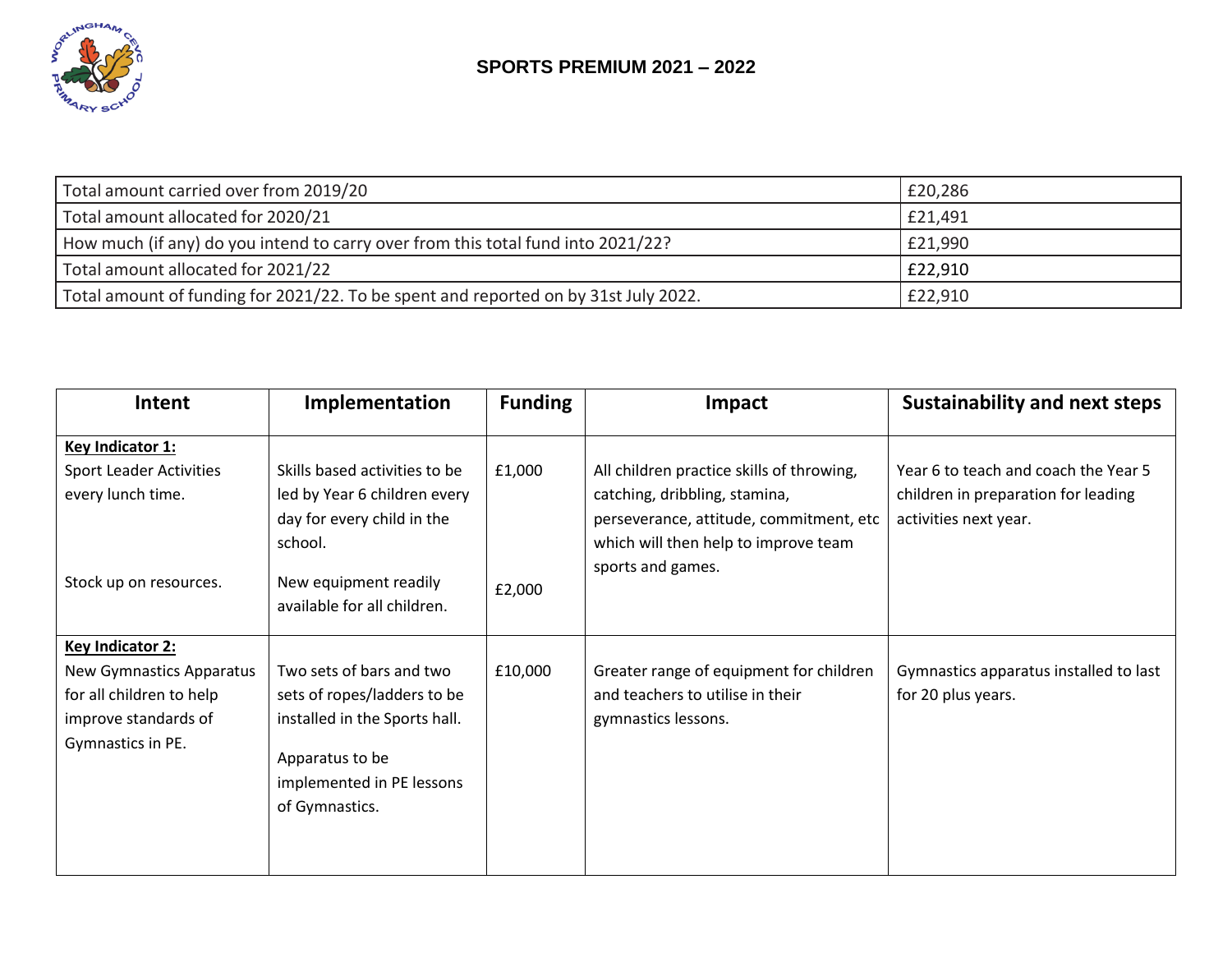| <b>Key Indicator 3:</b>                                                                                                                                                                                                                         |                                                                                                                                                                                                      |                                   |                                                                                                                                                                                                                                                                                                                                                                                                                                   |                                                                                                                                                                                                                                           |
|-------------------------------------------------------------------------------------------------------------------------------------------------------------------------------------------------------------------------------------------------|------------------------------------------------------------------------------------------------------------------------------------------------------------------------------------------------------|-----------------------------------|-----------------------------------------------------------------------------------------------------------------------------------------------------------------------------------------------------------------------------------------------------------------------------------------------------------------------------------------------------------------------------------------------------------------------------------|-------------------------------------------------------------------------------------------------------------------------------------------------------------------------------------------------------------------------------------------|
| Staff training to gain extra<br>experience and confidence<br>in leading physical<br>activities.<br>Course information and<br>resources cascaded to all<br>school staff.<br>Chances to share best PE<br>practice and network with<br>colleagues. | All staff to attend two<br>Gymnastics courses with the<br>intention of improving staff<br>knowledge, confidence and<br>subsequent quality of<br><b>Gymnastics teaching</b><br>throughout the school. | £550 fee<br>for course<br>leader. | <b>TBC</b>                                                                                                                                                                                                                                                                                                                                                                                                                        | More advanced lessons planned.<br>Extended repertoire of PE games, drills<br>and warm ups for PE delivery.<br>Improved quality of teaching and<br>learning.<br>Children to join more after school<br>clubs and external Gymnastics clubs. |
| <b>Key Indicator 4:</b>                                                                                                                                                                                                                         |                                                                                                                                                                                                      |                                   |                                                                                                                                                                                                                                                                                                                                                                                                                                   |                                                                                                                                                                                                                                           |
| All children to be offered<br>Sport clubs and Physical<br>activities throughout the<br>year including; Karate,<br>Tennis, Basketball,<br><b>Badminton and Performing</b><br>Art/Dance clubs.                                                    | Clubs offered to all children.<br><b>Highly qualified Sports</b><br>Coaches to lead clubs.                                                                                                           | £5,510                            | Inclusive of all children.<br>Building resilience, tenacity and<br>perseverance.<br>Improving team work and developing a<br>sense of fair play.<br>Tennis - improved physical strength,<br>flexibility, balance, and fine motor-skills.<br>Karate - improved discipline and mental<br>strength.<br>Basketball - improved flexibility, fine<br>motor skills and hand-eye coordination.<br>Badminton:<br>Performing Arts and Dance: | Encourage children to take up a new<br>sport outside of school and to join<br>local clubs.                                                                                                                                                |